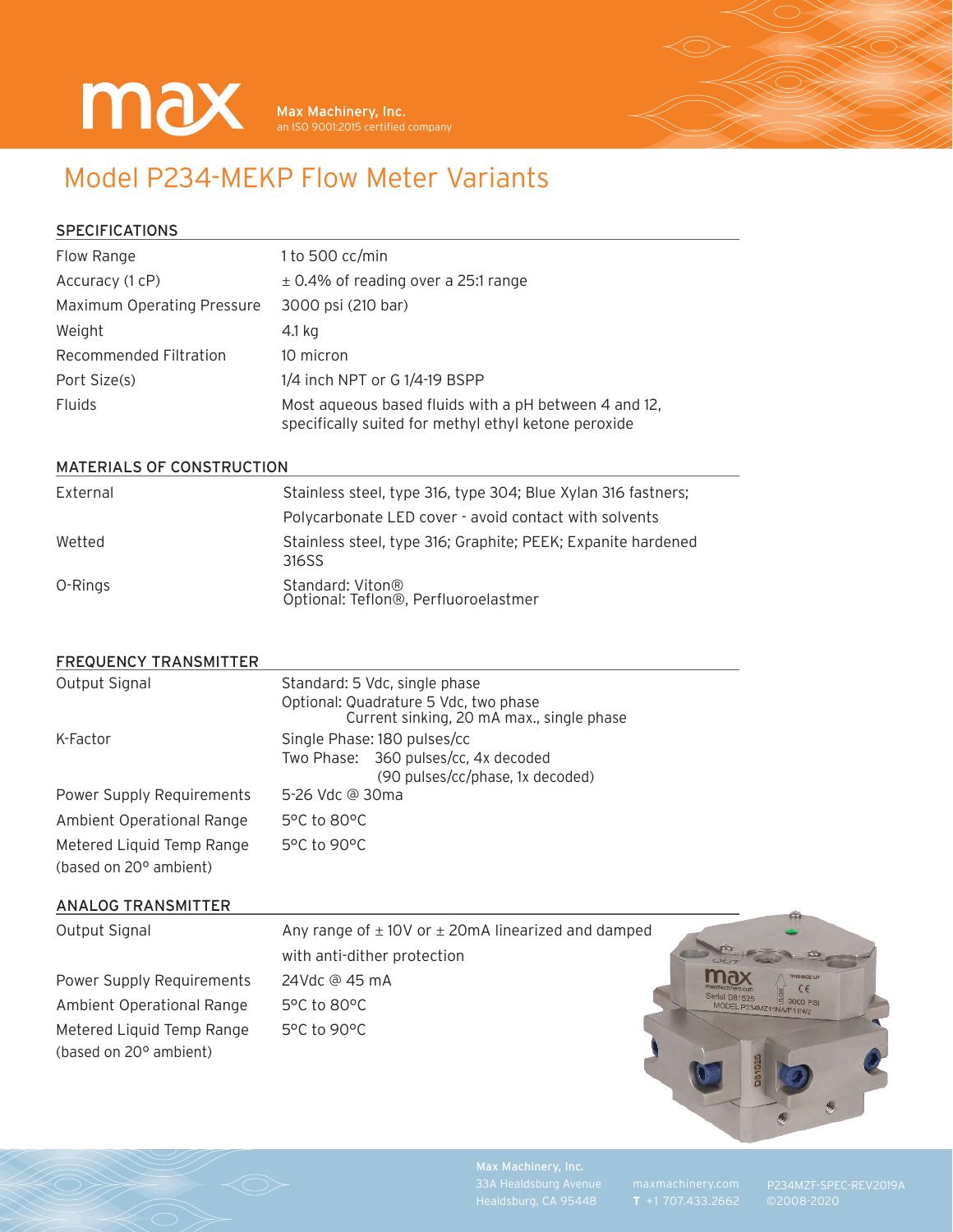# Model P234-MEKP Flow Meter Variants

DIMENSIONS (Not to scale)